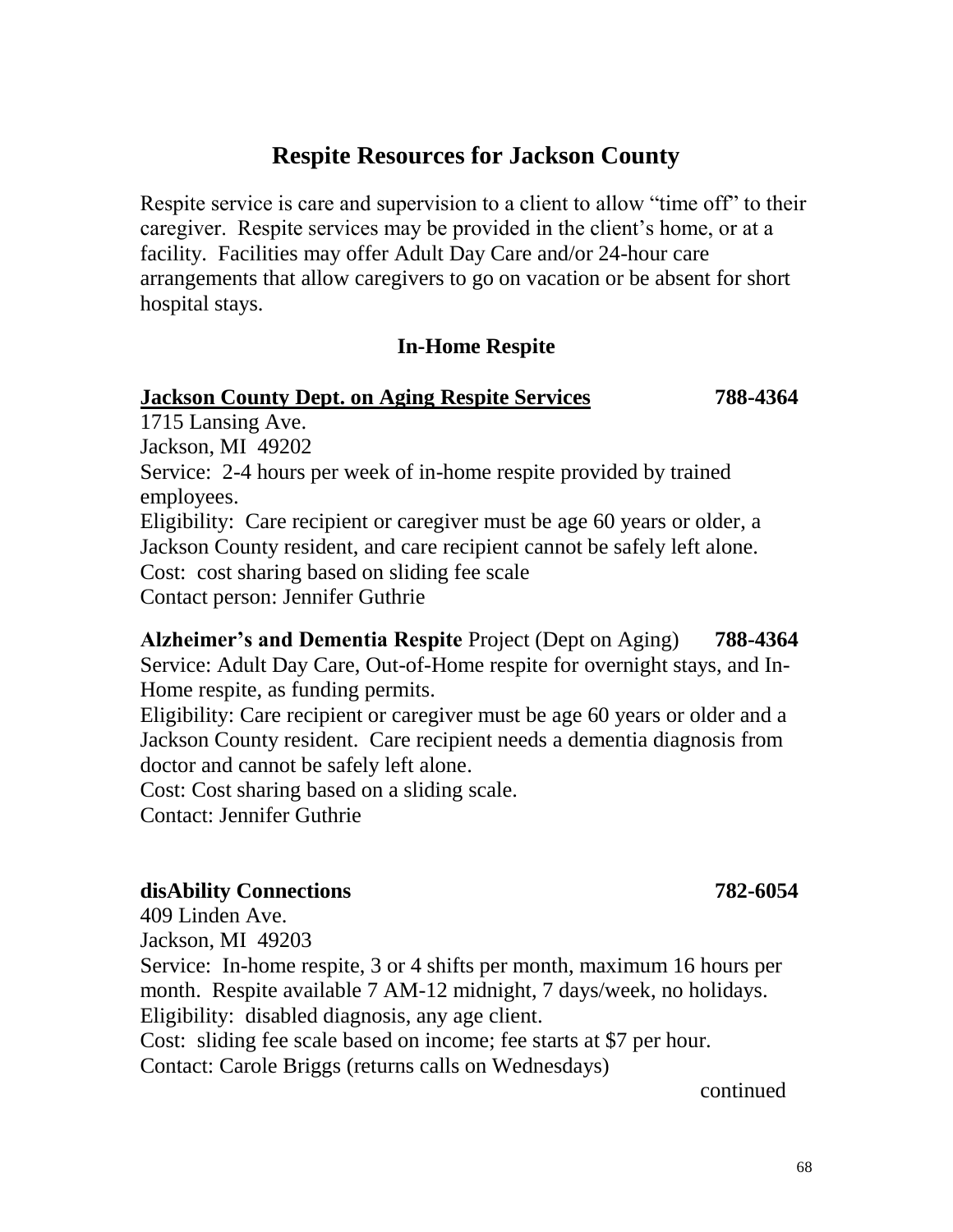**Private Duty Home Care** agencies can also provide respite in your home, with hourly costs about \$18 per hour, and most require a two-hour minimum stay. A list of agencies is available from the Dept. on Aging, or printed in the Senior Citizen Resource Directory under "Home Health Care: Private Duty Agencies", or listed in the yellow pages under "Home Health Services".

# **Senior-focused Adult Day Care and Out-of–Home Respite Facilities:**

#### **Highland Assisted Living and Memory Care 782-1900**

1948 Cooper Jackson, MI 49202 Service: Adult Day Care and overnight respite in their facility Eligibility: 60 or older. Cost: \$12-18 per hour for adult day care (based on level of care) plus meal cost, and \$140 and up (based on level of care) for 24-hour overnight stays. One time administrative fee may pertain.

## **John Ganton's Countryside Adult Day Care and Respite 787-4150** 3637 McCain Rd.

Jackson, MI 49203 Service: Adult Day Care and overnight Respite available in their facility. Eligibility: 50 years old or older. Cost: Adult Day Care \$20 per hour. Respite care for 24 hour periods have

daily fees of \$120 per 24 hour period. Advance registration required. Contact: Tracy Wilson

### **Legacy Assisted Living 764-2000**

5025 Ann Arbor Rd Jackson, MI 49201 Service: Adult Day Care and respite in their facility. Cost: \$12 per hour for basic level of care, \$15 per hour for Alzheimer's Center care. Overnight respite fees \$135 for 24 hour stay in basic care, or \$140 for 24 hour stay for memory care. Reduced prices for stays of 5 days or more.